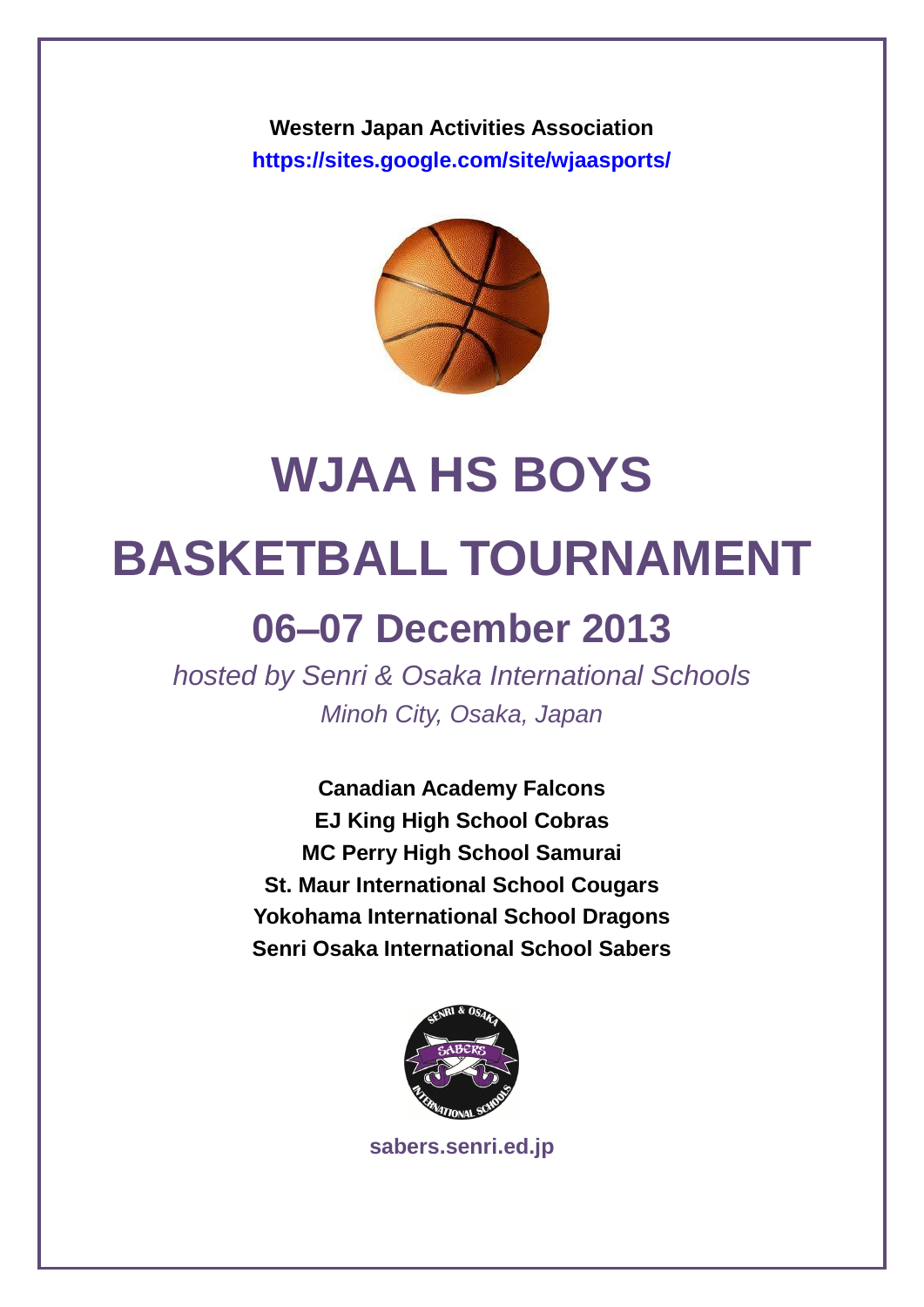### **SENRI & OSAKA INTERNATIONAL SCHOOLS**

*welcome all players, coaches and fans to the*

## *2013 WJAA HS Boys* **Basketball Tournament**

#### **Players, coaches, fans:**

*The Sabers welcome you to [SOIS](http://www.senri.ed.jp/sabers) in the city of Minoh in northern Osaka. Over the years WJAA tournaments have displayed excellent competition in many sports, both varsity and junior varsity, middle school and high school, girls and boys. We anticipate that this tournament will be no different. It is an honor and pleasure to have quality teams from different parts of Japan together in one place for a weekend of friendly competition. We in the Sabers community look forward to showing you some good Osaka hospitality. Please just ask if we can help you in some way.*

*Good luck to all teams. Play hard, play well, play fair.*

#### **Peter Heimer**

*activities director, tournament director Senri & Osaka International Schools pheimer@senri.ed.jp office phone: 072 – 727 – 2137 cell phone: 080 – 1469 – 3788 home phone: 072 – 728 – 7523* 





**[sabers.senri.ed.jp](http://sabers.senri.ed.jp/)**

<http://sabers.senri.ed.jp/18/post/2013/11/wjaa-boys-basketball-tournament-2013-sois.html>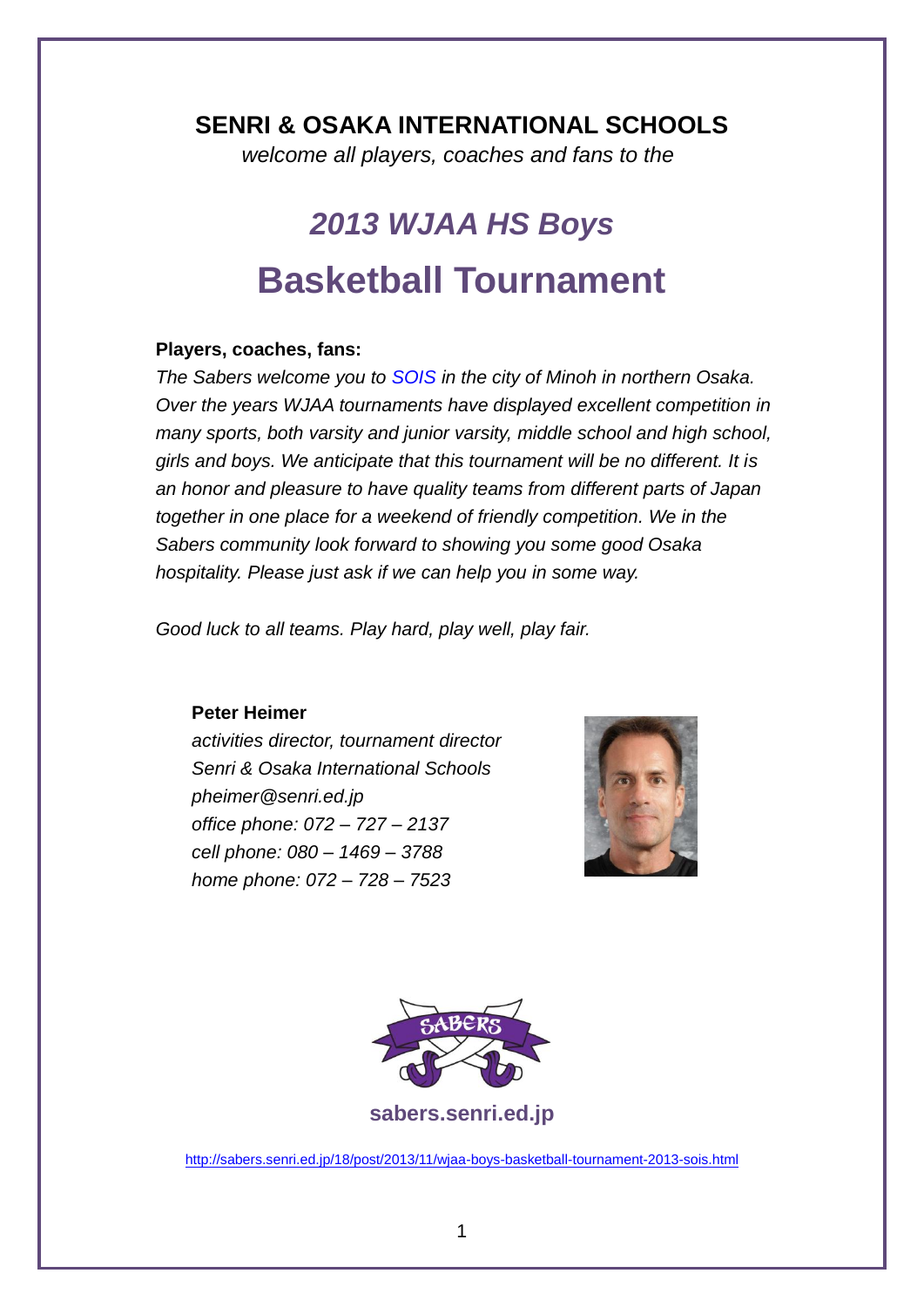# **HS Boys Basketball** *WJAA TOURNAMENT*

Friday-Saturday, 06-07 December 2013

*[@Senri & Osaka International Schools](http://www.senri.ed.jp/)*

### **Format**

- Round-robin pool play (day 1) determines seedings for single-elimination play (day 2).
- 10-minute warm-up between games; be ready courtside; hurry.

#### **Awards**

• Trophies for first, second and third place.

#### **Rules**

- [FIBA 2012](http://www.fiba.com/downloads/Rules/2012/OfficialBasketballRules2012.pdf) (but with closer three-point lines; no no-charge semicircle)
- 8-minute quarters; 5-minute half-time; 4-minute overtime
- 12-player roster limit
- WJAA mercy rule in effect at 40-point lead

### **Tie breakers**

If two teams are tied, the first tie breaker is always the head-to-head result. If the three teams in the same pool finish round-robin play with identical 1 win–1 loss records, these tie breakers shall be used in order:

- 1. Largest point differential, all three games *(total points scored minus total points allowed; 40 points maximum differential per game according to mercy rule)*
- 2. If two teams are still tied, then head-to-head.
- 3. If three teams are still tied, then fewest total points allowed in all games.
- 4. If three teams are still tied, then most total points scored in all games.
- 5. If three teams are still tied, then the head coaches of the three teams will play "horse" "rock paper scissors" (*janken*) played by the three team captains.

#### **Mercy rule**

If one team reaches a 40-point lead, the scorekeeper will signal to stop the game and alert referees and coaches. The score at this point is recorded as the final score (for tie-break purposes). From this point, the leading team will make the changes stated below; these changes will remain in effect for the rest of the game or until the lead decreases to 25 points.

- Non-starters will substitute for all starting players.
- No pressing or trapping defenses.
- No man-to-man defenses halfcourt zone defenses only.
- Running clock. (Clock stops only at the end of a quarter and for injuries or timeouts.)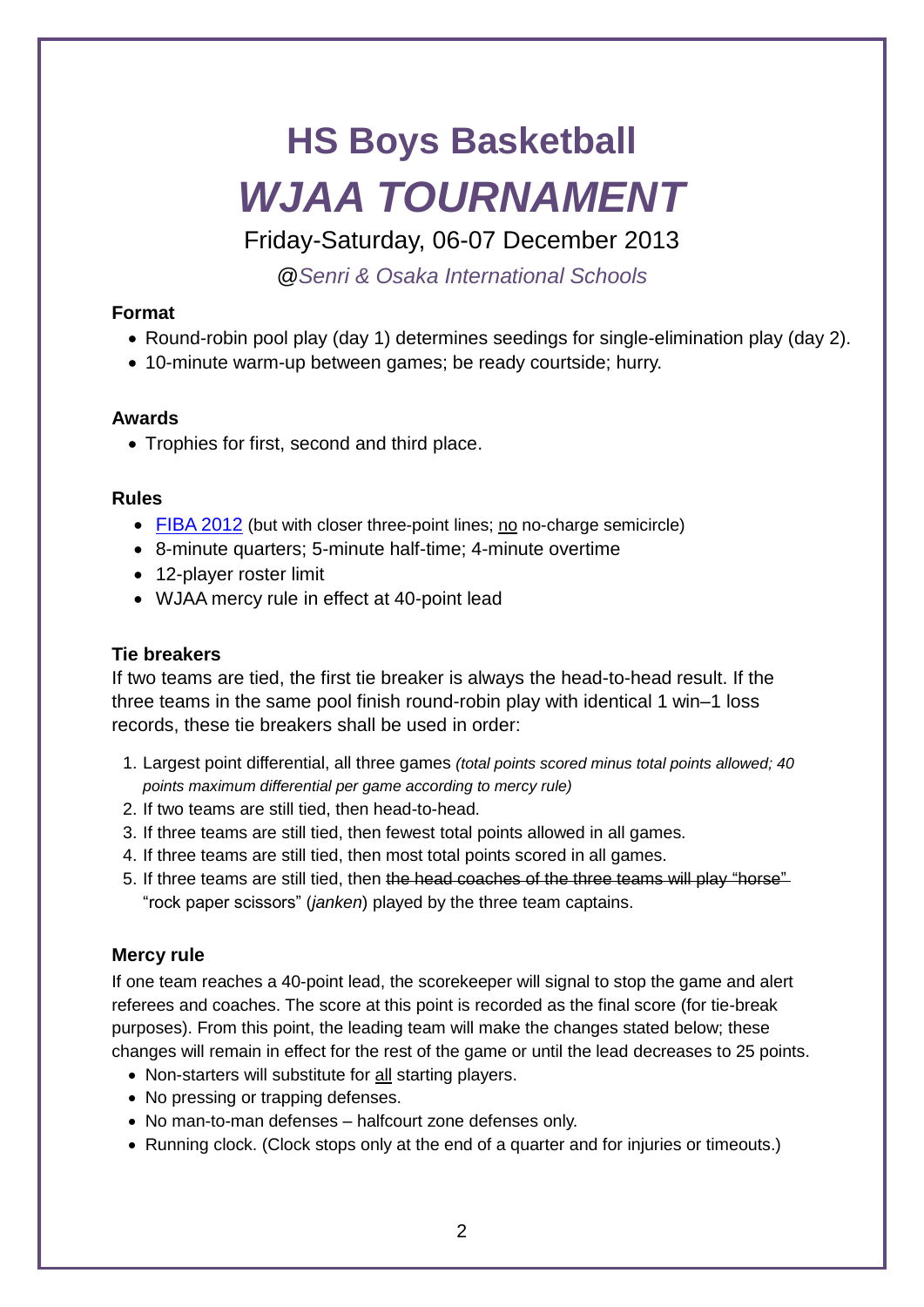#### **Other information, reminders**

- Off-limit areas: Virtually all areas and classrooms are used by students and staff, both Friday and Saturday, all day. Please be respectful of student learning.
- PE office off limits, too: Coaches and players, please do not enter the PE office.
- Hospitality room: E124 (green room)  $-1<sup>st</sup>$  floor, under the gym. Drinks, snacks, bento lunches and computers for coaches and referees. No players – sorry.
- $\bullet$  Ice machine: 1<sup>st</sup> floor, under the gym, near the PE office and weight room.
- Changing rooms, showers:  $1<sup>st</sup>$  floor, under the gym. Coaches may shower in the more private showers in the swimming pool locker rooms.
- Warm-up area: Please use the mezzanine level above the gym or a corner of the outside field. Do not use the small gym. If outside, please avoid areas used by the Saturday School PE classes.
- Water: Please prepare your own water bottles. Water fountains are located in hallways and on the mezzanine level above the gym.
- Drink bottles: Please empty partially full plastic drink bottles (outside or in sinks) and throw them away. Please do not put partially full plastic bottles in the garbage containers or leave them in the gym.
- Drink machines: In the student lounge, opposite corner of the building from the gym.
- Garbage: Please keep the gym, sleeping rooms and hallways clean of litter.
- Internet access via school's wi-fi access: Network ID: quest Password: quest Available in most areas, though connection sometimes not strong. *Starbucks…*

#### **Overnight sleeping rooms**

- Must be vacated during the school day, Friday and Saturday, by 7:30 AM.
- Please do not enter rooms before 6:30 PM Thursday or Friday evenings.
- See separate sheet for room assignments and other sleepover information. <http://sabers.senri.ed.jp/18/post/2013/11/wjaa-boys-basketball-tournament-2013-sois.html>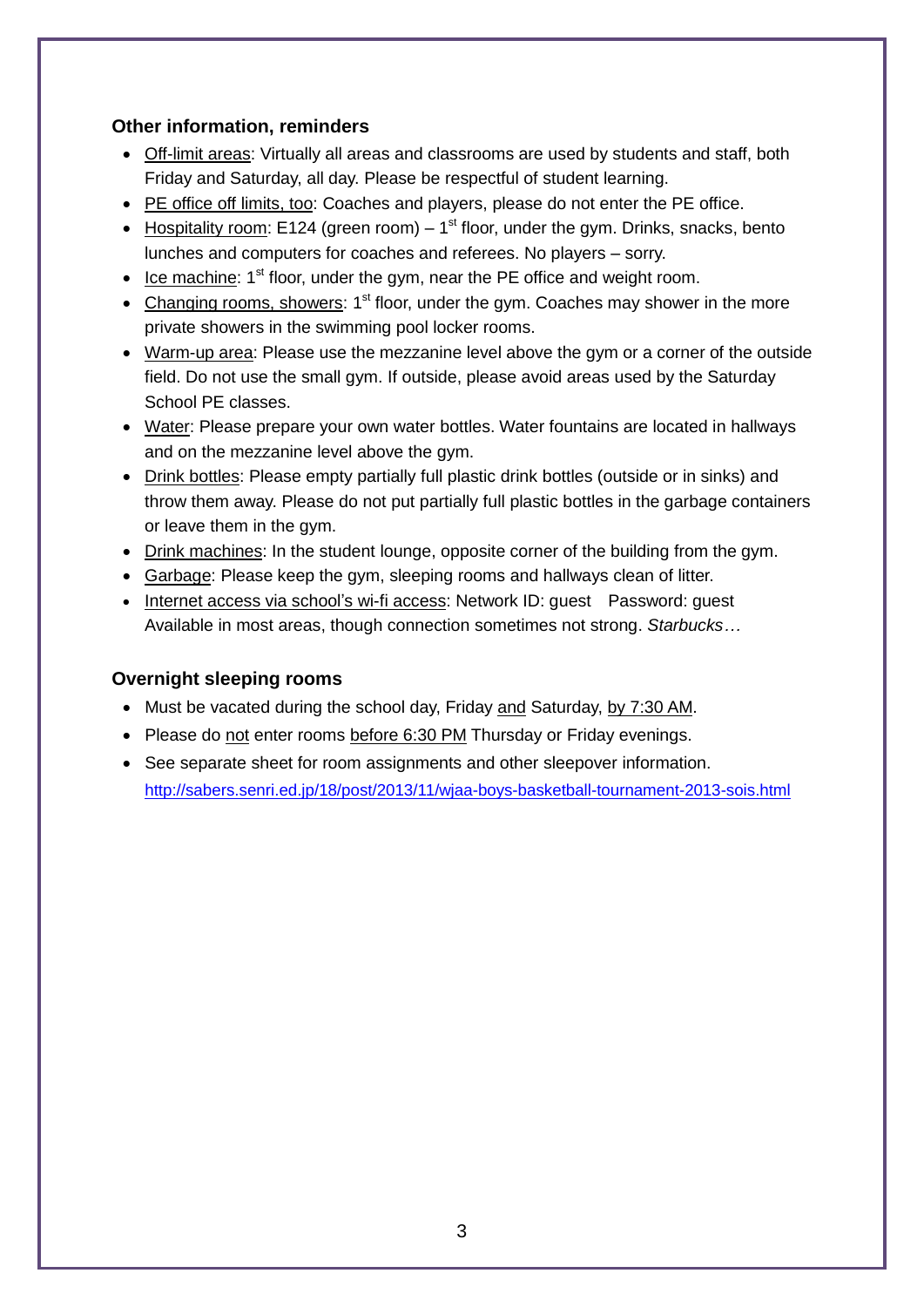## *WJAA Basketball Game Schedule*

Round-robin pool play determines seedings for single-elimination play.

## **Two Pools**

| <b>POOL A</b>      | <b>POOL B</b>         |
|--------------------|-----------------------|
| Senri Osaka (SOIS) | Canadian Academy (CA) |
| EJ King (EJK)      | MC Perry (MCP)        |
| Yokohama (YIS)     | St. Maur (SMIS)       |

## **Friday, 06 December 2013**

|                 |                        |  | Game   Time   Round-robin   Home   vs   Away |             |
|-----------------|------------------------|--|----------------------------------------------|-------------|
| 1               |                        |  | $9:00$ A1 vs A2 SOIS vs EJK                  |             |
| $\overline{2}$  |                        |  | $10:30$ B1 vs B2 $\overline{CA}$ vs MCP      |             |
| 3               | 12:30 $\vert$ A2 vs A3 |  | EJK vs YIS                                   |             |
| $\overline{4}$  |                        |  | $2:00$ B3 vs B1 SMIS vs CA                   |             |
| $5\overline{)}$ | $3:45$ A3 vs A1        |  |                                              | YIS vs SOIS |
| 6               | 5:15 $B2$ vs $B3$      |  |                                              | MCP vs SMIS |

## **Saturday, 07 December 2013**

| Game           | Time  | <b>Elimination round</b>                                          | <b>Place</b>                    |
|----------------|-------|-------------------------------------------------------------------|---------------------------------|
| $\overline{7}$ |       | 9:00 Pool B 1 <sup>st</sup> place vs Pool A 2 <sup>nd</sup> place |                                 |
| 8 <sup>°</sup> |       | 10:30 Pool A 1 <sup>st</sup> place vs Pool B $2^{nd}$ place       |                                 |
| 9              | 12:00 | Pool A $3^{\text{rd}}$ place vs Pool B $3^{\text{rd}}$ place      | $5th - 6th$                     |
| 10             | 1:30  | Loser game 7 vs Loser game 8                                      | $3^{\text{rd}} - 4^{\text{th}}$ |
| 11             | 3:00  | Winner game 7 vs Winner game 8                                    | $1st - 2nd$                     |

If CA is the Pool B  $1<sup>st</sup>$  place team, the order of games 7 and 8 will be swapped so that CA plays in the 10:30 game, since CA has to travel far in the morning.

*Team listed first is home team and wears light-colored uniform. Home team sits on bench closer to scoreboard. 8-minute quarters, 5-minute halftime, 4-minute overtime.*

*Good luck to all teams!*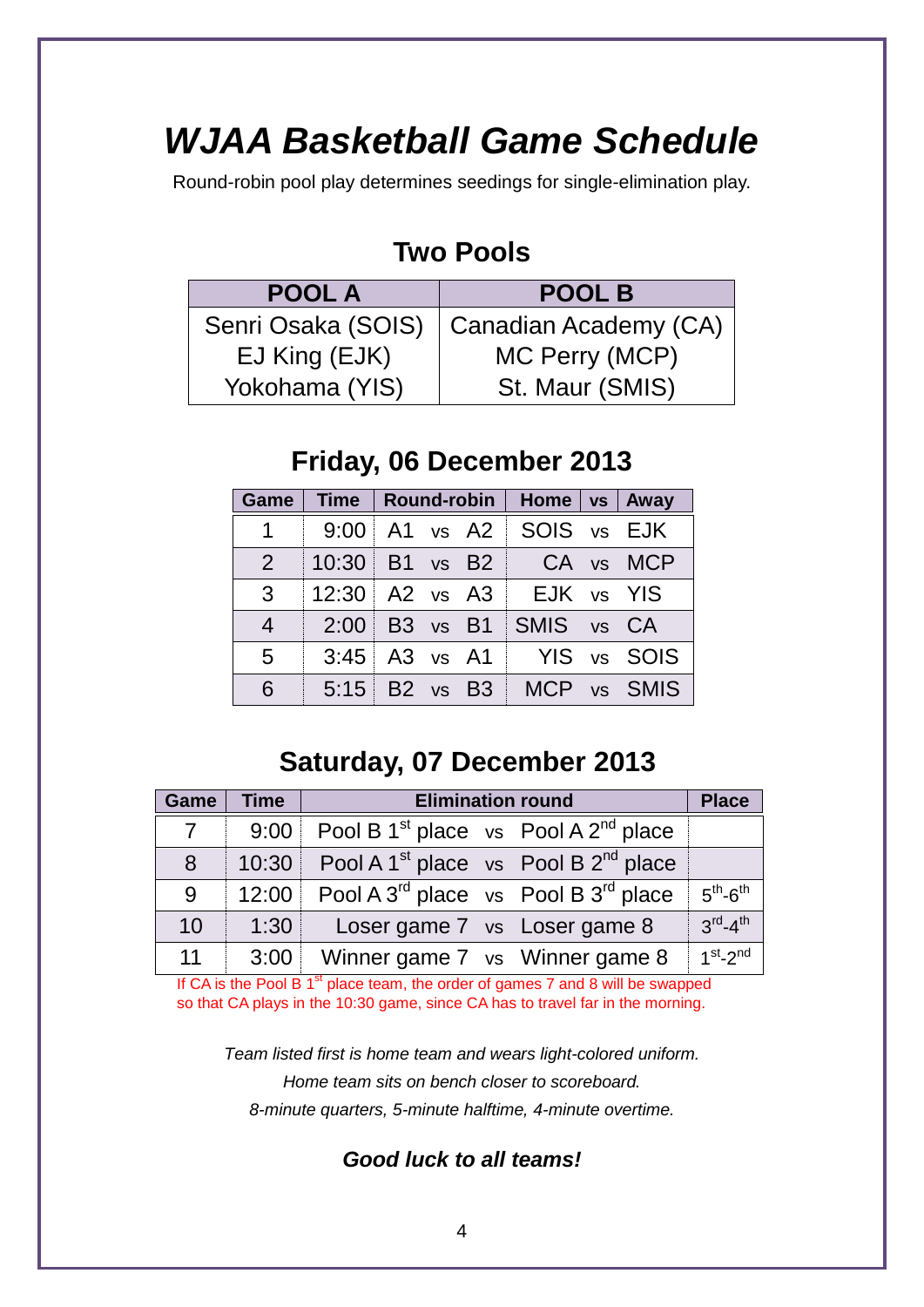## **WJAA Team Rosters, Photos**



| #  | <b>Name</b>         | <b>Position</b> | Gr. |
|----|---------------------|-----------------|-----|
| 13 | <b>Bryan Solvie</b> | G               | 12  |
| 10 | Kenro Moriuchi      | G               | 12  |
| 18 | Ray Nakagawa        | F               | 12  |
| 6  | <b>Jesse Ohtake</b> | G               | 12  |
| 15 | Sedge Lucas         | F               | 11  |
| 12 | Joo Hoon Kim        | F               | 10  |
| 8  | Joesh Sethi         | G               | 10  |
| 14 | Yuki Okada          | G               | 10  |
| 5  | Henry Ang           | G               | 11  |
| 7  | Wheemin Ahn         | F               | 11  |
| 4  | Nagisa Komori       | F               | 10  |
| 11 | Kevin Chung         | G               | 12  |
|    | Mr. Hiroki Sera     | coach           | 13  |
|    | Mr. Kurt Lucas      | coach           | 14  |



| #               | <b>Name</b>         | <b>Position</b> | Gr. |
|-----------------|---------------------|-----------------|-----|
| 13              | <b>Bryan Solvie</b> | G               | 12  |
| 10              | Kenro Moriuchi      | G               | 12  |
| 18              | Ray Nakagawa        | F               | 12  |
| 6               | <b>Jesse Ohtake</b> | G               | 12  |
| 15              | Sedge Lucas         | F               | 11  |
| 12 <sup>2</sup> | Joo Hoon Kim        | F               | 10  |
| 8               | Joesh Sethi         | G               | 10  |
| 14              | Yuki Okada          | G               | 10  |
| 5               | Henry Ang           | G               | 11  |
| $\overline{7}$  | <b>Wheemin Ahn</b>  | F               | 11  |
| 4               | Nagisa Komori       | F               | 10  |
| 11              | Kevin Chung         | G               | 12  |
|                 | Mr. Hiroki Sera     | coach           | 13  |
|                 | Mr. Kurt Lucas      | coach           | 14  |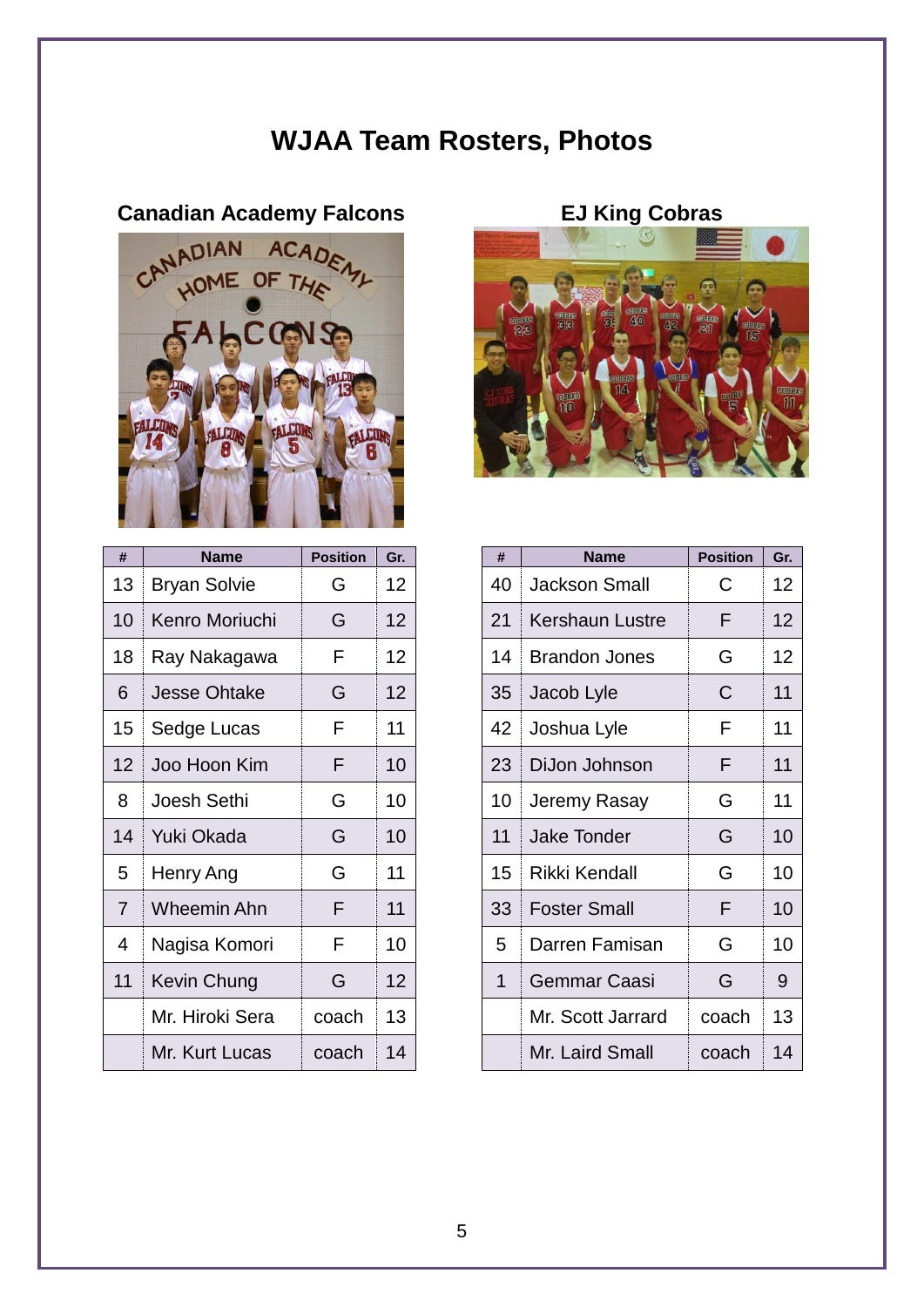## **WJAA Team Rosters, Photos**

## **MC Perry Samurai St. Maur Cougars**



| #  | <b>Name</b>               | Pos.  | Gr. | #  | <b>Name</b>           | Pos.  | Gr. |
|----|---------------------------|-------|-----|----|-----------------------|-------|-----|
| 21 | <b>Keese Adams</b>        | С     | 12  | 30 | <b>Andres Suzaki</b>  | F/C   | 12  |
| 23 | Dequandre Bernard         | F     | 12  | 6  | <b>Kelvin Robbins</b> | G     | 12  |
| 10 | Jon Cadavos               | G     | 11  | 25 | Zihao Li              | G/F   | 11  |
| 50 | <b>Tyler Culp</b>         | C     | 10  | 21 | <b>Kaito Niwa</b>     | G     | 11  |
| 30 | <b>Jarell Davis</b>       | F     | 11  | 15 | <b>Bert Nunneley</b>  | G     | 11  |
| 1  | <b>Vince Ermitano</b>     | G     | 10  | 11 | Masa Lim              | G     | 11  |
| 34 | <b>Patrick Gomes</b>      | G     | 9   | 1  | <b>Thierry Boliko</b> | G     | 10  |
| 41 | <b>Christopher Kinney</b> | G     | 10  | 8  | <b>Shashwat Dalal</b> | G     | 10  |
| 24 | <b>Austin Macias</b>      | G     | 10  | 13 | Shimpei Hara          | G/F   | 10  |
| 12 | <b>Darius Groves</b>      | G     | 10  | 5  | Sotaro Hirai          | G     | 10  |
| 32 | <b>RJ Buldoc</b>          | F     | 10  | 32 | <b>Tyson Robinson</b> | F     | 9   |
| 13 | <b>Martin Ziola</b>       | F     | 12  | 23 | <b>Ravindu Cooray</b> | G/F   |     |
| 50 | <b>Noah Saulsberry</b>    | F     | 9   |    | Mr. Travis Dixon      | coach |     |
| 32 | <b>Charles Jackson</b>    | G     | 9   |    | Mr. Yuta Yoshii       | coach |     |
|    | Mr. Dewayne Piggé         | coach |     |    |                       |       |     |
|    | Mr. Ronnie Pride          | coach |     |    |                       |       |     |
|    | Mr. Jermal Cheatham       | coach |     |    |                       |       |     |



| #              | <b>Name</b>               | Pos.        | Gr. | #  | <b>Name</b>           | Pos.  | Gr.             |
|----------------|---------------------------|-------------|-----|----|-----------------------|-------|-----------------|
| 21             | <b>Keese Adams</b>        | С           | 12  | 30 | <b>Andres Suzaki</b>  | F/C   | 12 <sub>2</sub> |
| 23.            | Dequandre Bernard         | F           | 12  | 6  | <b>Kelvin Robbins</b> | G     | 12 <sup>2</sup> |
| $\Omega$       | Jon Cadavos               | G           | 11  | 25 | Zihao Li              | G/F   | 11              |
| $50^{\circ}$   | <b>Tyler Culp</b>         | $\mathsf C$ | 10  | 21 | <b>Kaito Niwa</b>     | G     | 11              |
| 30             | <b>Jarell Davis</b>       | F           | 11  | 15 | <b>Bert Nunneley</b>  | G     | 11              |
| 1              | <b>Vince Ermitano</b>     | G           | 10  | 11 | Masa Lim              | G     | 11              |
| 34             | <b>Patrick Gomes</b>      | G           | 9   | 1  | <b>Thierry Boliko</b> | G     | 10              |
| 1              | <b>Christopher Kinney</b> | G           | 10  | 8  | <b>Shashwat Dalal</b> | G     | 10              |
| 24             | <b>Austin Macias</b>      | G           | 10  | 13 | Shimpei Hara          | G/F   | 10              |
| 2              | <b>Darius Groves</b>      | G           | 10  | 5  | Sotaro Hirai          | G     | 10              |
| $2^{\circ}$    | <b>RJ Buldoc</b>          | F           | 10  | 32 | <b>Tyson Robinson</b> | F     | 9               |
| 3              | <b>Martin Ziola</b>       | F           | 12  | 23 | <b>Ravindu Cooray</b> | G/F   |                 |
| 50             | <b>Noah Saulsberry</b>    | F           | 9   |    | Mr. Travis Dixon      | coach |                 |
| 2 <sup>2</sup> | <b>Charles Jackson</b>    | G           | 9   |    | Mr. Yuta Yoshii       | coach |                 |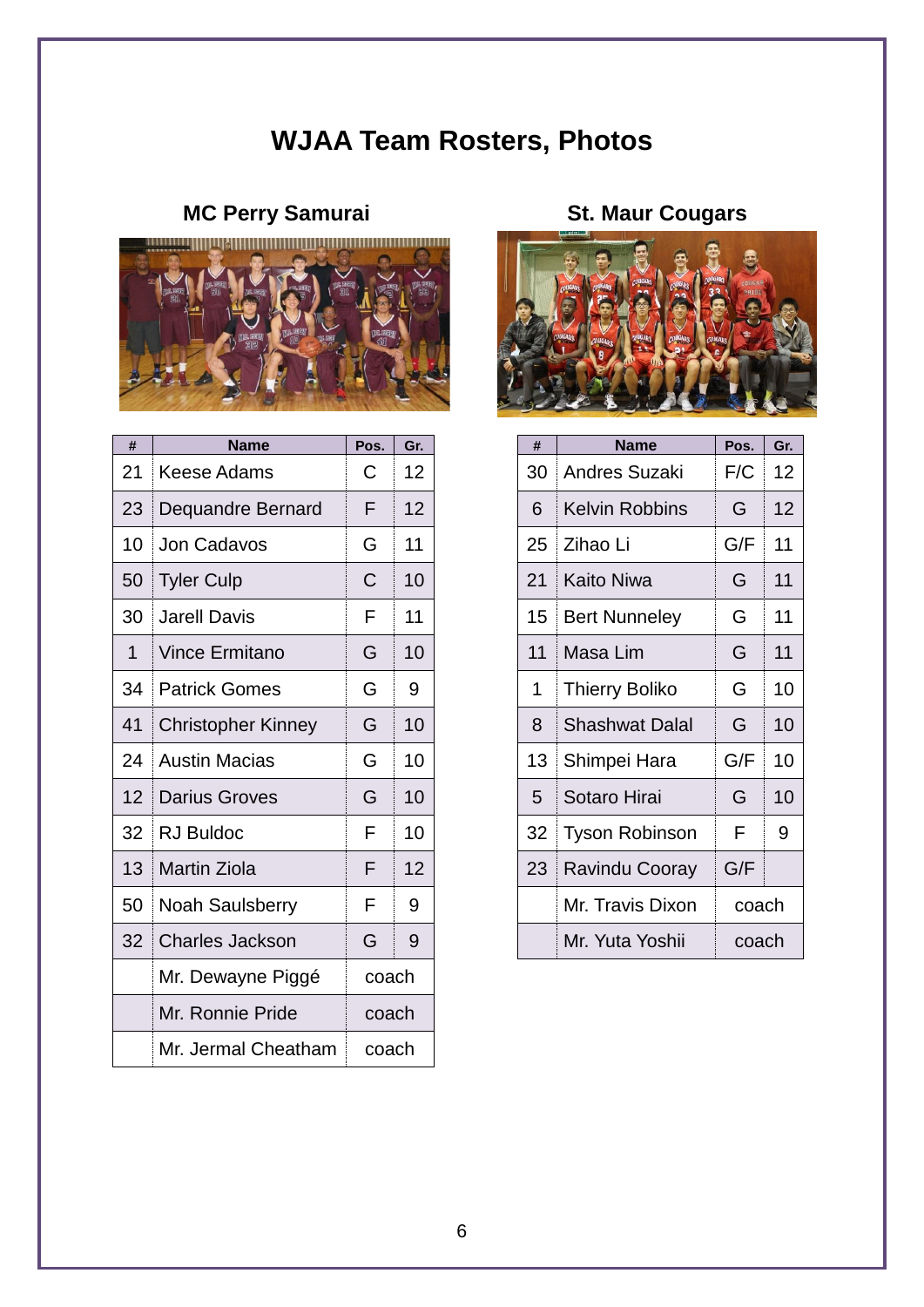## **WJAA Team Rosters, Photos**



| # | Name                      | <b>Position</b> | Gr.    |
|---|---------------------------|-----------------|--------|
|   |                           |                 |        |
|   |                           |                 |        |
|   |                           |                 |        |
|   |                           |                 |        |
|   |                           |                 |        |
|   |                           |                 |        |
|   |                           |                 |        |
|   |                           |                 |        |
|   |                           |                 |        |
|   |                           |                 |        |
|   |                           |                 |        |
|   |                           |                 |        |
|   |                           |                 |        |
|   |                           |                 |        |
|   |                           |                 |        |
|   |                           |                 |        |
|   | Mr. Elliot Tracey   coach |                 | 14<br> |



| # | <b>Name</b>       | <b>Position</b> | Gr. | #              | <b>Name</b>        | <b>Position</b> | Gr.             |
|---|-------------------|-----------------|-----|----------------|--------------------|-----------------|-----------------|
|   |                   |                 |     | $\overline{2}$ | <b>Kai Stewart</b> | G               | 12 <sub>2</sub> |
|   |                   |                 |     | 3              | Taishi Miki        | G               | 12              |
|   |                   |                 |     | 4              | Ryotaro Kawano     |                 | 12 <sub>2</sub> |
|   |                   |                 |     | 5              | Shaw Iyama         | F               | 12              |
|   |                   |                 |     | 13             | Daichi Yamamoto    | F               | 12 <sup>2</sup> |
|   |                   |                 |     | $\overline{7}$ | Coe Lee            | G               | 12              |
|   |                   |                 |     | 11             | Kota Nakayama      | G/F             | 11              |
|   |                   |                 |     | 12             | Rintaro Miyamoto   | G/F             | 11              |
|   |                   |                 |     | 8              | Daiki Kishi        | F               | 10              |
|   |                   |                 |     | 6              | <b>Kan Sawabe</b>  | G               | 10              |
|   |                   |                 |     | 9              | Aki Shigeyama      | G               | 9               |
|   |                   |                 |     | 10             | Leo Roberts        | G               | 9               |
|   |                   |                 |     |                | Yuka Kagao         | manager         | 10              |
|   |                   |                 |     |                | Miki Chisoku       | manager         | 10              |
|   |                   |                 |     |                | Mr. Michael Routh  | coach           | 13              |
|   | Mr. Elliot Tracey | coach           | 14  |                | Mr. Peter Heimer   | coach           | 14              |